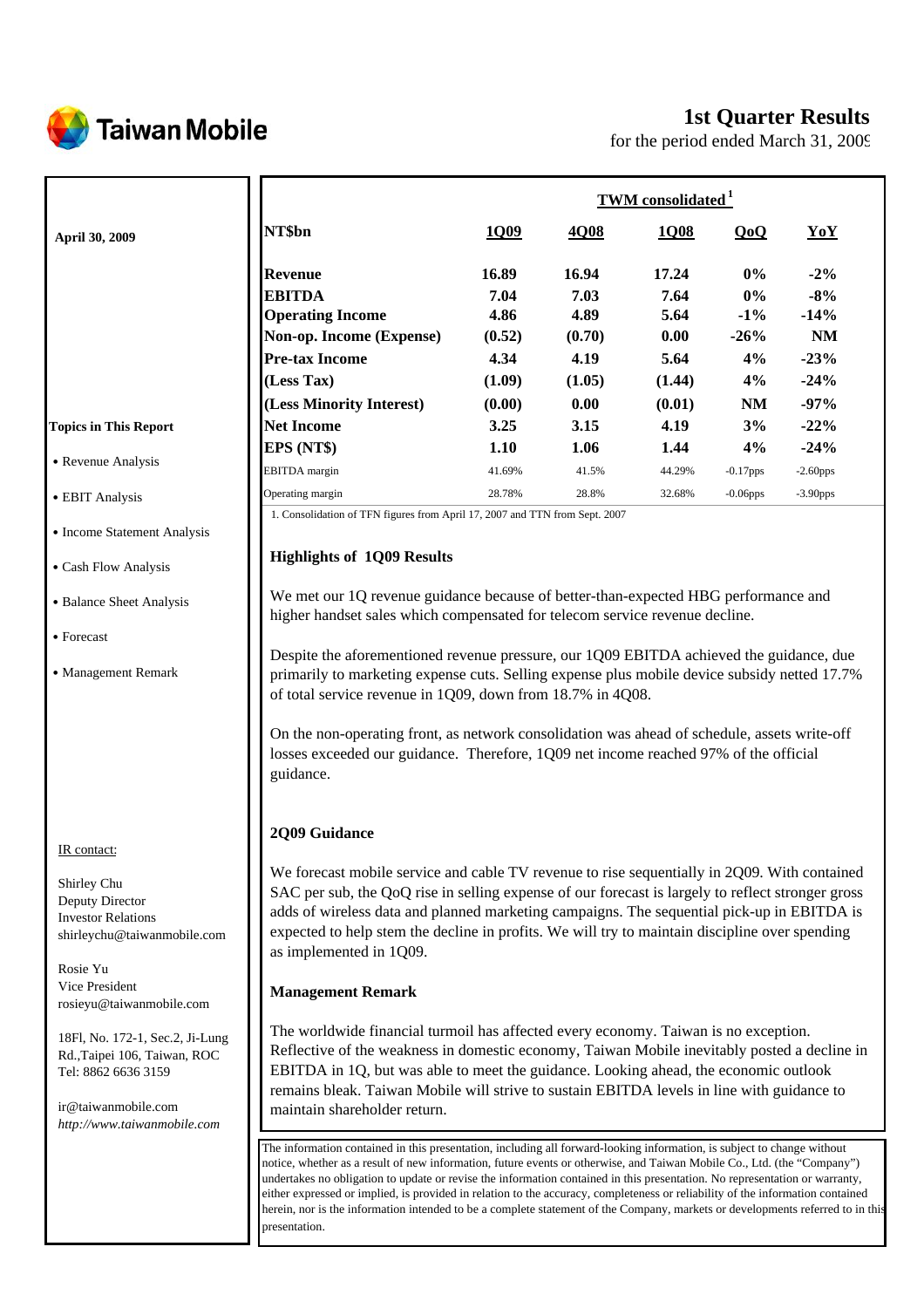

# **I. Revenue Analysis**

### **Table 1. Key Operational Data**

| <b>Revenue (NT\$bn)</b> | 1Q09  | 4Q08  | <b>1Q08</b> | QoQ    | YoY    |
|-------------------------|-------|-------|-------------|--------|--------|
| CBG                     | 13.48 | 13.50 | 13.89       | $0\%$  | $-3%$  |
| Mobile Service          | 12.18 | 12.48 | 13.08       | $-2\%$ | $-7%$  |
| -Voice                  | 10.60 | 11.06 | 11.77       | $-4%$  | $-10%$ |
| -VAS                    | 1.58  | 1.43  | 1.31        | 10%    | 21%    |
| <b>IDD</b>              | 0.79  | 0.79  | 0.74        | 0%     | 6%     |
| <b>Device Sales</b>     | 0.47  | 0.18  | 0.04        | 163%   | 11.7x  |
| EBG                     | 2.29  | 2.44  | 2.26        | $-6\%$ | 1%     |
| Mobile Service          | 0.83  | 0.93  | 0.87        | $-10%$ | $-5%$  |
| Fixed-line              | 0.87  | 0.91  | 0.92        | $-4%$  | $-6%$  |
| ISR & Others            | 0.59  | 0.61  | 0.47        | $-4%$  | 26%    |
| <b>HBG</b>              | 1.10  | 1.08  | 1.04        | 3%     | 7%     |
| - Pay-TV & Others       | 0.97  | 0.96  | 0.95        | 1%     | 3%     |
| - Broadband             | 0.13  | 0.11  | 0.09        | 14%    | 49%    |
|                         |       |       |             |        |        |

|                               | 1Q09  | <b>4Q08</b> | <b>1Q08</b> | Q <sub>o</sub> Q | YoY    |
|-------------------------------|-------|-------------|-------------|------------------|--------|
| <b>Mobile Subscribers (K)</b> | 6,345 | 6,270       | 6,228       | 1%               | 2%     |
| 2G                            | 3,567 | 3,827       | 4,720       | $-7%$            | $-24%$ |
| 3G                            | 2,778 | 2,444       | 1,508       | 14%              | 84%    |
| - Data card                   | 116   | 85          | 16          | 37%              | 6.1x   |
| <b>Monthly Churn</b>          | 1.8%  | 1.8%        | 1.8%        |                  |        |
| MOU(bn)                       | 3.97  | 3.87        | 3.61        | 3%               | 10%    |
| <b>ARPM (NT\$)</b>            | 3.43  | 3.60        | 4.02        | $-5%$            | $-15%$ |
| Pay-TV Subs (K)               | 541   | 538         | 522         | $1\%$            | 4%     |
| Cable Broadband Subs (K)      | 95    | 88          | 67          | 9%               | 43%    |

|                                  | 1009 | <b>4008</b> | <b>1008</b> | QoQ   | YoY    |
|----------------------------------|------|-------------|-------------|-------|--------|
| <b>Wireless</b>                  |      |             |             |       |        |
| ARPU (NT\$)                      | 720  | 743         | 776         | $-3%$ | $-7%$  |
| MOU per sub (minute)             | 210  | 206         | 193         | 2%    | 9%     |
| <b>Cable MSO</b>                 |      |             |             |       |        |
| Monthly Subscription (NT\$)      | 511  | 509         | 516         | 0%    | $-1\%$ |
| Broadband ARPU (NT\$)            | 473  | 447         | 454         | 6%    | 4%     |
| Blended ARPU <sup>1</sup> (NT\$) | 682  | 669         | 664         | 2%    | 3%     |

1. All CATV revenue divided by its subscriber number

### Revenue Analysis

## *CBG:*

Mobile voice revenue of this division was negatively affected by the economy slump. The bright spots seen in the quarter were 21% YoY growth in value-added services and 6% YoY rise in IDD revenue generated by mobile users. Device sales in the quarter escalated due to more sales volume of company-procured data cards, netbooks, and smart phones.

## *EBG:*

Among mobile related revenue (enterprise mobile, fixed-mobile convergent service, and mobile roaming), only enterprise mobile still posted a 16% YoY rise in 1Q09. Fixed-line wholesale also recorded growth in the quarter. Fixed-line revenue declined largely in voice due to less international call traffic.

## *HBG:*

The additions of two shopping programs broadcasting on our TV network since 3Q08 and 4% YoY rise in basic-TV subscribers led to a 3% YoY increase in pay-TV related revenue. Separately, cable broadband saw both subscriber number and ARPU rise in the quarter. Broadband ARPU was up YoY, due to the rise in mid-to-high download speed service users, making up 75% of total as of March 2009 up from 55% a year ago. We have completed the upgrade to DOCSIS3.0, which will allow us to offer faster speed cable broadband service this year.

For mobile service as a whole in 1Q09, subscriber number rose 2% YoY, mainly coming from 100K data card subscriber additions; ARPU was down 7% YoY because higher-yield minutes of use dropped. That said, wireless value-added service still posted a healthy 22% YoY growth in 1Q09, higher than our peers. On cable business, broadband subscriber remained strong growth momentum, sending two-service penetration to 18%. Our fixed-line focuses on providing solutions to contain our backhaul expenses in the wake of fast growing wireless data and cable broadband business.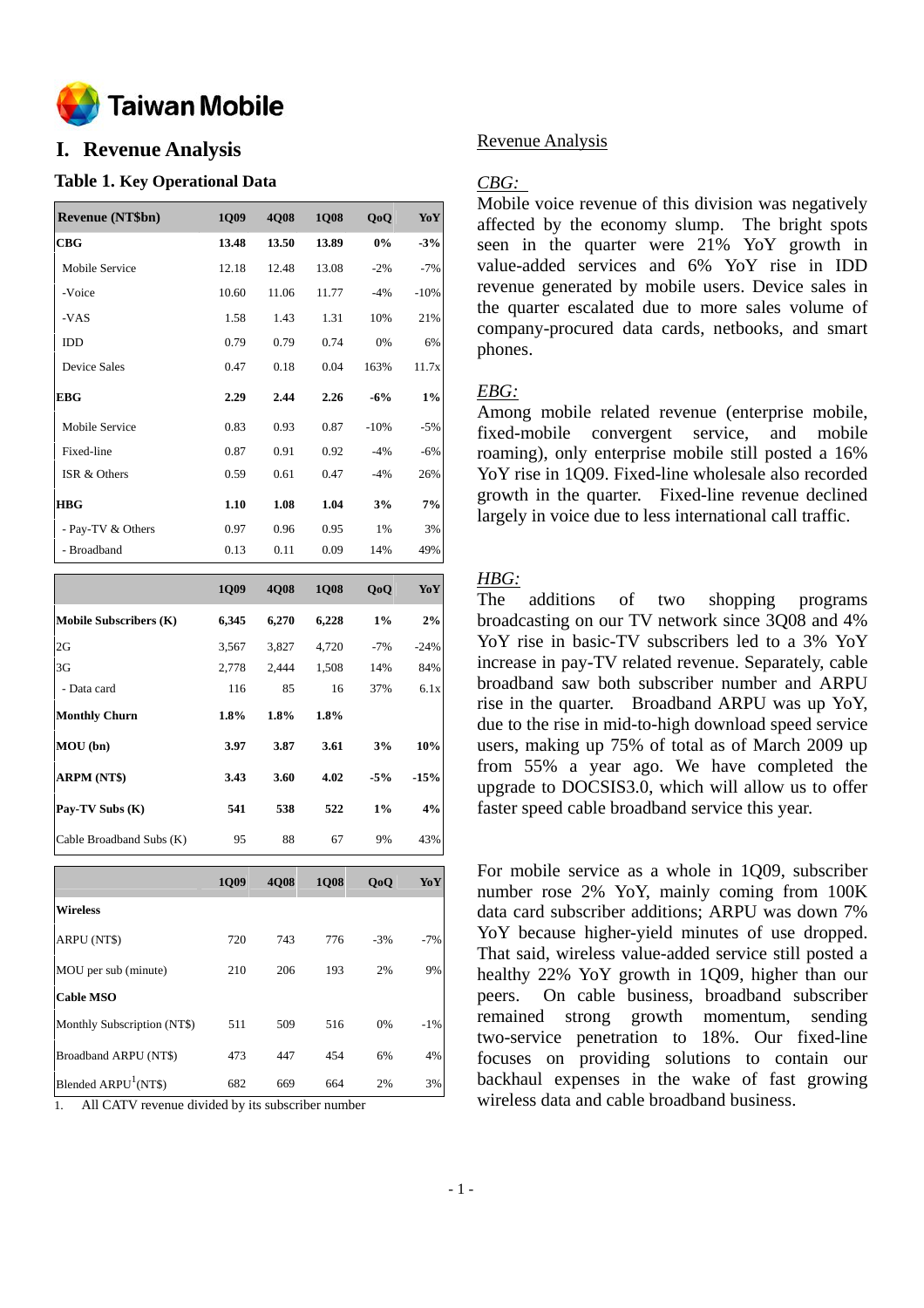

# **II. EBIT Analysis**

## **Table 2. EBIT Breakdown**

| NT\$bn        | 1Q09  | <b>4Q08</b> | 1Q08  | QoQ                | YoY        |
|---------------|-------|-------------|-------|--------------------|------------|
| <b>EBITDA</b> | 7.04  | 7.03        | 7.64  | $0\%$              | $-8%$      |
| $-CBG$        | 5.98  | 6.07        | 6.60  | $-1%$              | $-9%$      |
| $-$ EBG       | 0.44  | 0.44        | 0.48  | 1%                 | $-8%$      |
| - HBG         | 0.57  | 0.54        | 0.54  | 5%                 | 6%         |
| <b>Margin</b> | 41.7% | 41.5%       | 44.3% | 0.2pps             | $-2.6$ pps |
| - CBG         | 44.4% | 44.9%       | 47.5% | $-0.6$ pps         | $-3.2$ pps |
| $-$ EBG       | 19.3% | 17.8%       | 21.3% | 1.5 <sub>pps</sub> | $-1.9$ pps |
| - HBG         | 51.6% | 50.3%       | 52.1% | 1.3pps             | $-0.5$ pps |
| D&A           | 2.18  | 2.15        | 2.00  | 1%                 | 9%         |
| $-CBG$        | 1.91  | 1.91        | 1.77  | 0%                 | 8%         |
| $-$ EBG       | 0.10  | 0.07        | 0.05  | 32%                | 98%        |
| - HBG         | 0.12  | 0.12        | 0.12  | 1%                 | $-1%$      |
| <b>EBIT</b>   | 4.86  | 4.89        | 5.64  | $-1%$              | $-14%$     |
| - CBG         | 4.07  | 4.16        | 4.83  | $-2%$              | $-16%$     |
| - EBG         | 0.34  | 0.36        | 0.43  | $-5%$              | $-20%$     |
| - HBG         | 0.45  | 0.42        | 0.42  | 7%                 | 7%         |

## **Table 3. Non-operating Item**

| NT\$bn                       | <b>1009</b> | <b>4008</b> | <b>1008</b> | 0 <sub>0</sub> | YoY    |
|------------------------------|-------------|-------------|-------------|----------------|--------|
| <b>Non-Operating</b>         | (0.52)      | (0.70)      | 0.00        | $-26%$         | NM     |
| -Net Interest<br>Expense     | (0.11)      | (0.14)      | (0.17)      | $-18%$         | $-31%$ |
| - Write-off Loss             | (0.48)      | (0.71)      | (0.20)      | $-32%$         | 136%   |
| -Disposal Gain and<br>Others | 0.08        | 0.15        | 0.37        | $-48%$         | $-79%$ |

## EBITDA Analysis

CBG's YoY decrease in EBITDA mainly reflected lower revenue as cash network cost and operating expense were cut from a year ago. CBG EBITDA margin contraction narrowed in 1Q09 from a quarter ago, credited to further expense cut measures to cope with weaker revenue trend. Besides reducing expenses of advertisement and sales related overhead, we further slashed mobile device subsidies and dealer commissions in March. As such, handset subsidies (a cost item) and selling expenses combined were flattish from a year ago and dropped 5% QoQ. Stripping out handset sales which diluted margins, CBG EBITDA margin stood at 46.1% of its service revenue in 1Q09, down 1.6pps YoY.

EBG's EBITDA margin in 1Q09 was down YoY, due to higher percentage of revenue coming from lower-margin business e.g. ISR. The significant growth of D&A was reflective of increased fixed-line capex for IP network and transmission equipment from a low base (almost all legacy equipment was written off by the end of 2007).

HBG's performance in 1Q09 was resilient with a healthy 6% YoY increase in EBITDA as consumer's spending on cable TV and broadband was not negatively affected by the financial turmoil.

## Non-Operating Item Analysis

Net interest expense declined by 18% QoQ, due mainly to the repayment of NT\$5.2bn syndicate loan in 1Q09. 1Q09 non-operating expense was NT\$0.52bn, in contrast to a net non-operating income of NT\$5mn in 1Q08, resulting from stock disposal gains of NT\$260m and less write-off loss.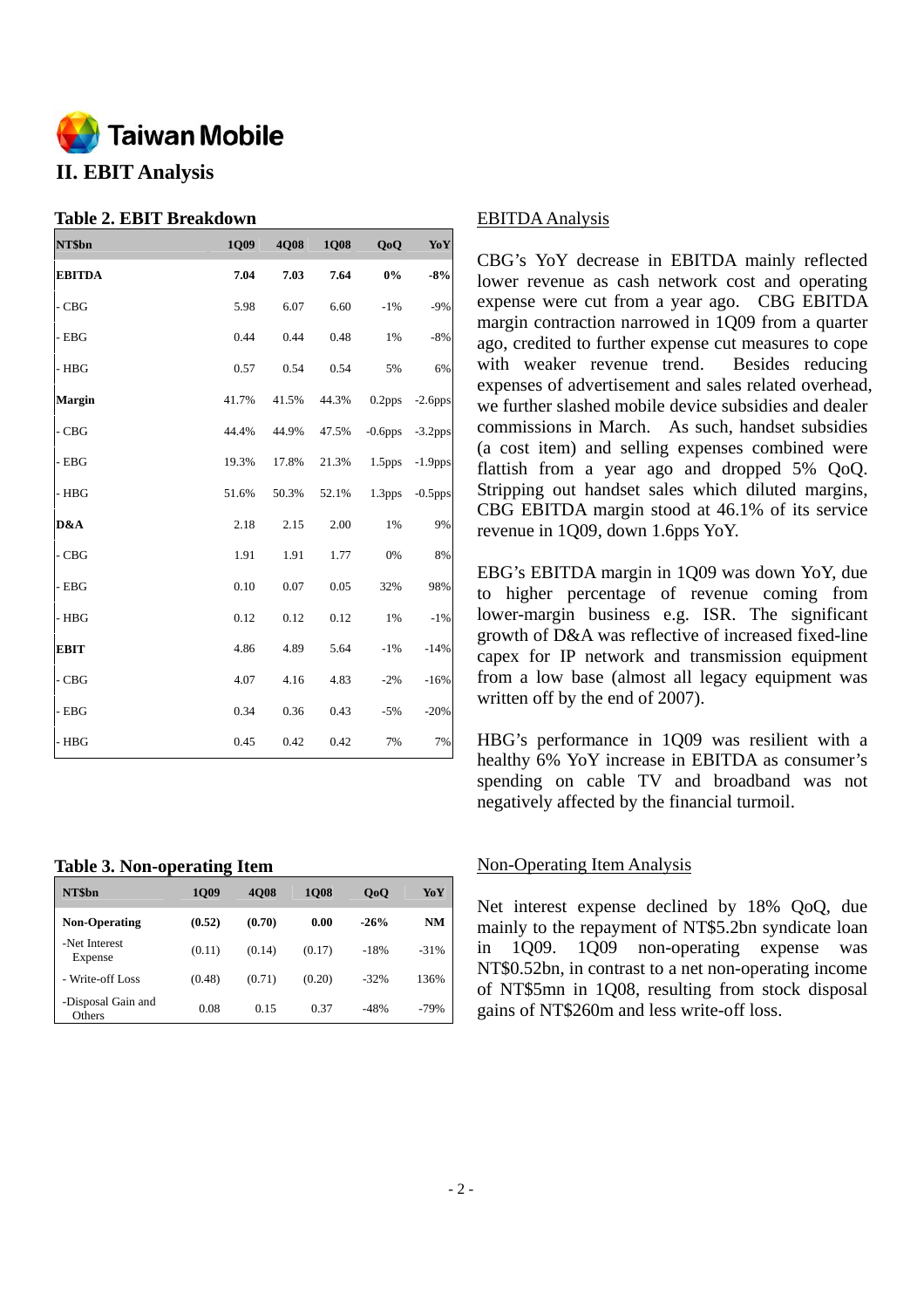

# **III. Income Statement Analysis**

## **Table 4. TWM Consolidated Results vs. Forecast**

| NT\$bn                                   | <b>1009</b><br><b>Actual</b> | <b>1009</b><br><b>Forecast</b> | $%$ of<br><b>Forecast</b><br><b>Achieved</b> |
|------------------------------------------|------------------------------|--------------------------------|----------------------------------------------|
| Revenue                                  | 16.89                        | 16.86                          | 100%                                         |
| Operating Income                         | 4.86                         | 4.86                           | 100%                                         |
| Pre-tax Income                           | 4.34                         | 4.45                           | 98%                                          |
| (Less Tax)                               | (1.09)                       | (1.11)                         | 98%                                          |
| Net Income - Attributed<br>to the Parent | 3.25                         | 3.34                           | 97%                                          |
| EPS (NT\$)                               | 1.10                         | 1.12                           | 98%                                          |
| <b>EBITDA</b>                            | 7.04                         | 6.99                           | 101%                                         |
| <b>EBITDA</b> margin                     | 41.69%                       | 41.47%                         |                                              |

## **Table 5. Income Statement**

| NT\$bn                                          | 1Q09   | 4Q08   | 1Q08   |
|-------------------------------------------------|--------|--------|--------|
| <b>Revenue</b>                                  | 16.89  | 16.94  | 17.24  |
| Service Revenue <sup>1</sup>                    | 16.40  | 16.75  | 17.20  |
| <b>Operating Cost</b>                           | (8.35) | (8.05) | (7.63) |
| <b>Operating Expenses</b>                       | (3.67) | (4.00) | (3.98) |
| <b>EBITDA</b>                                   | 7.04   | 7.03   | 7.64   |
| <b>Operating Income</b>                         | 4.86   | 4.89   | 5.64   |
| Non-op. Income (Expense)                        | (0.52) | (0.70) | 0.00   |
| Pre-tax Income                                  | 4.34   | 4.19   | 5.64   |
| (Less Tax)                                      | (1.09) | (1.05) | (1.44) |
| (Minority Interest)                             | (0.00) | 0.00   | (0.01) |
| <b>Net Income - Attributed to</b><br>the Parent | 3.25   | 3.15   | 4.19   |
| EPS (NT\$)                                      | 1.10   | 1.06   | 1.44   |

1. Total revenue deducted handset sales revenue.

## Income Statement Analysis

We met our 1Q revenue guidance because of better-than-expected HBG performance and higher handset sales which compensated for telecom service revenue decline.

Despite the aforementioned revenue pressure, our 1Q09 EBITDA achieved the guidance, due primarily to marketing expense cuts. Selling expense plus mobile device subsidy netted 17.7% of total service revenue in 1Q09, compared to 18.7% in 4Q08 and 16.8% in 1Q08.

On the non-operating front, as network consolidation was ahead of schedule, NT\$0.48bn of assets write-off losses in 1Q09 exceeded our guidance. As a result, 1Q09 net income reached 97% of the official guidance.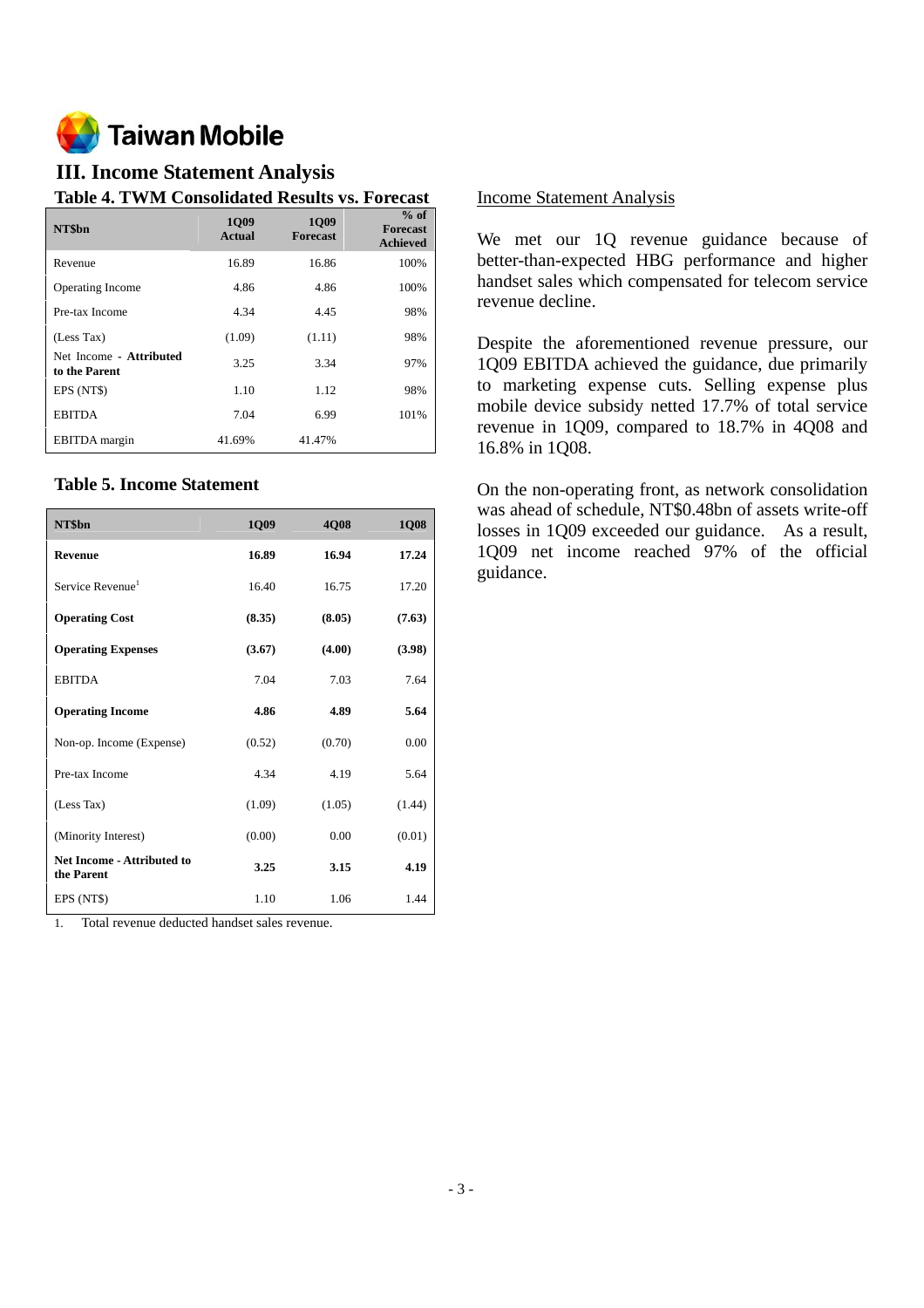

# **IV. Cash Flow Analysis**

## **Table 6. Cash Flow**

| NT\$bn                               | 1Q09   | 4Q08    | 1Q08   |
|--------------------------------------|--------|---------|--------|
| Total Op Sources/(Uses) <sup>1</sup> | 6.92   | 7.86    | 7.47   |
| <b>Consolidated Net Income</b>       | 3.25   | 3.14    | 4.20   |
| Depreciation                         | 1.91   | 1.88    | 1.73   |
| Amortization                         | 0.27   | 0.27    | 0.28   |
| Changes in Working Capital           | 0.78   | 1.44    | 0.99   |
| Other Add-back                       | 0.71   | 1.13    | 0.27   |
| <b>Net Investing Sources/(Uses)</b>  | (1.66) | (2.11)  | (0.37) |
| Divestment of Financial Asset        | 0.00   | 0.00    | 2.09   |
| Capex                                | (1.50) | (1.81)  | (1.28) |
| Acquisition                          | (0.01) | (0.26)  | 0.00   |
| Disposal of Property &<br>Equipment  | 0.00   | 0.00    | 0.00   |
| <b>Net Financing Sources/(Uses)</b>  | (4.41) | (5.62)  | (5.35) |
| <b>Short-Term Borrowings</b>         | 0.50   | (12.40) | (2.44) |
| Commercial Paper Payable             | 0.00   | (2.84)  | 2.70   |
| Corporate Bond Payable               | 0.00   | 5.50    | 0.00   |
| Long-Term Borrowings                 | (5.20) | 5.20    | (2.45) |
| Shares Buyback                       | 0.00   | (1.06)  | 0.00   |
| Capital Reduction                    | 0.00   | 0.00    | (9.43) |
| Disposal of Treasury Stock           | 0.32   | 0.00    | 13.51  |
| Minority Interest (Decrease)         | 0.00   | 0.00    | (7.24) |
|                                      |        |         |        |
| <b>Net Cash Position Chg.</b>        | 0.86   | 0.13    | 1.74   |

1. Inclusive cashflow for cash managements.

#### **Table 7. Capex & FCF**

| NT\$bn                | 1Q09 | <b>4008</b> | <b>1Q08</b> |
|-----------------------|------|-------------|-------------|
| <b>Cash Capex</b>     | 1.50 | 1.81        | 1.28        |
| - Mobile              | 1.10 | 1.53        | 0.97        |
| - Fixed-line          | 0.31 | 0.18        | 0.18        |
| - Cable MSO           | 0.09 | 0.10        | 0.12        |
| % of Revenue          | 9%   | 11%         | 7%          |
| <b>Free Cash Flow</b> | 5.42 | 6.05        | 6.19        |

#### Cash Flow Analysis

Operating cash flow remained stable in 1Q09.

The 1Q09 investing activity cash outlay was mainly for NT\$1.5bn in cash capex. 83 3G base stations were added in 1Q and close to 100% of our 3G stations are HSDPA enabled.

In terms of financing activities, we repaid syndicate loan of NT\$5.2bn, and increased short-term borrowings by NT\$0.5bn. NT\$0.32bn cash inflows were from selling treasury shares to employees in 1Q09. Treasury shares amounted to 829mn shares as of the end of 1Q09.

#### Capex and Free Cash Flow Analysis

With good core business cash earnings and stable cash capex (9% of revenue), 1Q09 free cash flow of NT\$5.42bn improved to 12% yield.

Full-year capex would be revised downward from NT\$6.9bn to NT\$6.5bn, reflecting mobile equipment price declines. Newly revised 2009 capex breakdown: NT\$4.7bn for mobile, NT\$1.2bn for fixed-line and NT\$0.6bn for cable.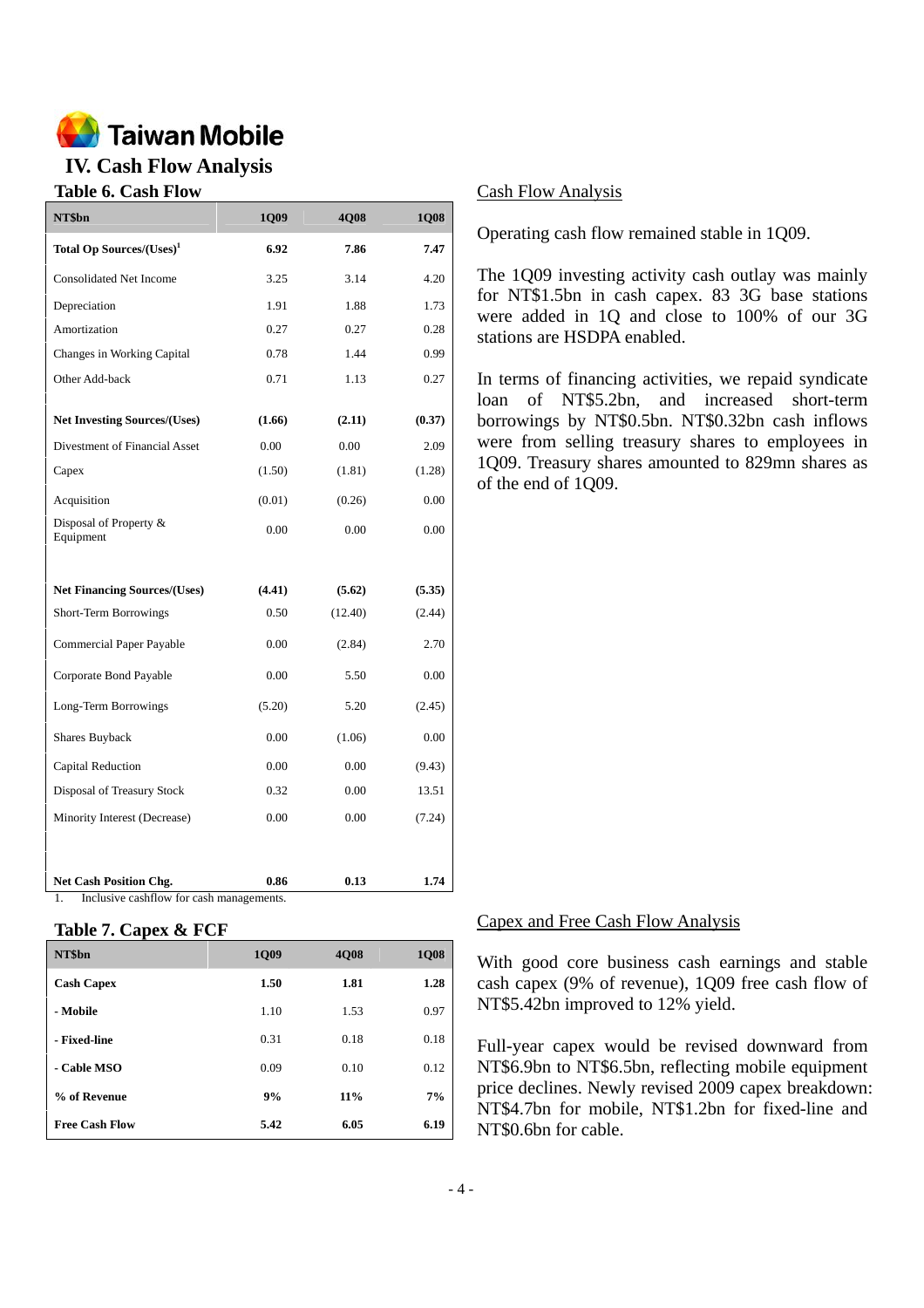

# **V. Balance Sheet Analysis**

## **Table 8. Balance Sheet**

| NT\$bn                                                  | 1Q09    | 4Q08    | 1Q08    |
|---------------------------------------------------------|---------|---------|---------|
| <b>Total Assets</b>                                     | 90.99   | 91.94   | 97.49   |
| <b>Current Assets</b>                                   | 13.11   | 12.88   | 16.97   |
| - Cash & Cash Equivalents                               | 4.73    | 3.87    | 8.77    |
| -Available-for-Sale Financial Asset                     | 0.22    | 0.24    | 0.31    |
| - Other Current Assets                                  | 8.17    | 8.77    | 7.90    |
| Long-Term Investment                                    | 3.25    | 3.35    | 3.06    |
| Property and Equipment                                  | 48.53   | 49.47   | 50.38   |
| <b>Intangible Assets</b>                                | 21.90   | 22.12   | 22.71   |
| -3G License & Goodwill                                  | 17.77   | 17.96   | 18.39   |
| <b>Other Assets</b>                                     | 4.20    | 4.12    | 4.37    |
| <b>Liabilities</b>                                      | 36.51   | 41.00   | 48.86   |
| <b>Current Liabilities</b>                              | 27.56   | 26.74   | 40.90   |
| - ST Debts/Commercial Paper Payable                     | 8.00    | 7.50    | 23.69   |
| - Other Current Liabilities                             | 19.56   | 19.24   | 17.21   |
| Long-Term Borrowings                                    | 8.00    | 13.20   | 7.50    |
| <b>Other Liabilities</b>                                | 0.96    | 1.07    | 0.45    |
| <b>Shareholders' Equity</b>                             | 54.48   | 50.94   | 48.63   |
| -Paid-in Capital                                        | 38.01   | 38.01   | 38.01   |
| -Capital Surplus                                        | 12.30   | 12.30   | 12.27   |
| -Treasury Shares                                        | (32.63) | (32.95) | (31.89) |
| -Un-appropriated Earnings*                              | 2.34    | 2.34    | 4.11    |
| -Special Reserve                                        | 3.41    | 3.41    | 3.49    |
| -Retained Earnings & Others<br>*: excluding YTD profits | 31.05   | 27.83   | 22.64   |

### **Table 9. Ratios**

|                           | <b>1Q09</b> | 2008 | <b>1008</b> |
|---------------------------|-------------|------|-------------|
| <b>Current Ratio</b>      | 48%         | 48%  | 41%         |
| Interest Coverage (x)     | 37.7        | 30.8 | 29.3        |
| <b>Net Debt to Equity</b> | 21%         | 33%  | 46%         |
| Net Debt to EBITDA $(x)$  | 0.39        | 0.56 | 0.75        |
| <b>ROE</b> (annualized)   | 25%         | 37%  | 41%         |
| <b>ROA</b> (annualized)   | 15%         | 17%  | 18%         |

## Balance Sheet Analysis

The 1Q09 cash level rose sequentially from the previous quarter on the back of stable operating cash inflows.

Net PP&E balance at the end of 1Q09 was down by NT\$0.94bn from 4Q08 as 2G assets write-offs and depreciation charge was higher than new 3G equipment purchase in the quarter. The 2G's net book value was NT\$19.74bn as of the end of 1Q09 while that for 3G rose to NT\$12.17bn.

On the liability side, gross debt reduced to NT\$16bn from NT\$20.7bn a quarter ago, as a result of paying down NT\$5.2bn of syndicate loan.

#### Ratio Analysis

Interest coverage further improved from a quarter ago due to lower gearings. As long-term debt level reduced, both net debt to EBITDA and net debt to equity ratios came off in 1Q09. ROE was higher for 2008 and 1Q08 than in 1Q09, due to continuous rise in retained earnings.